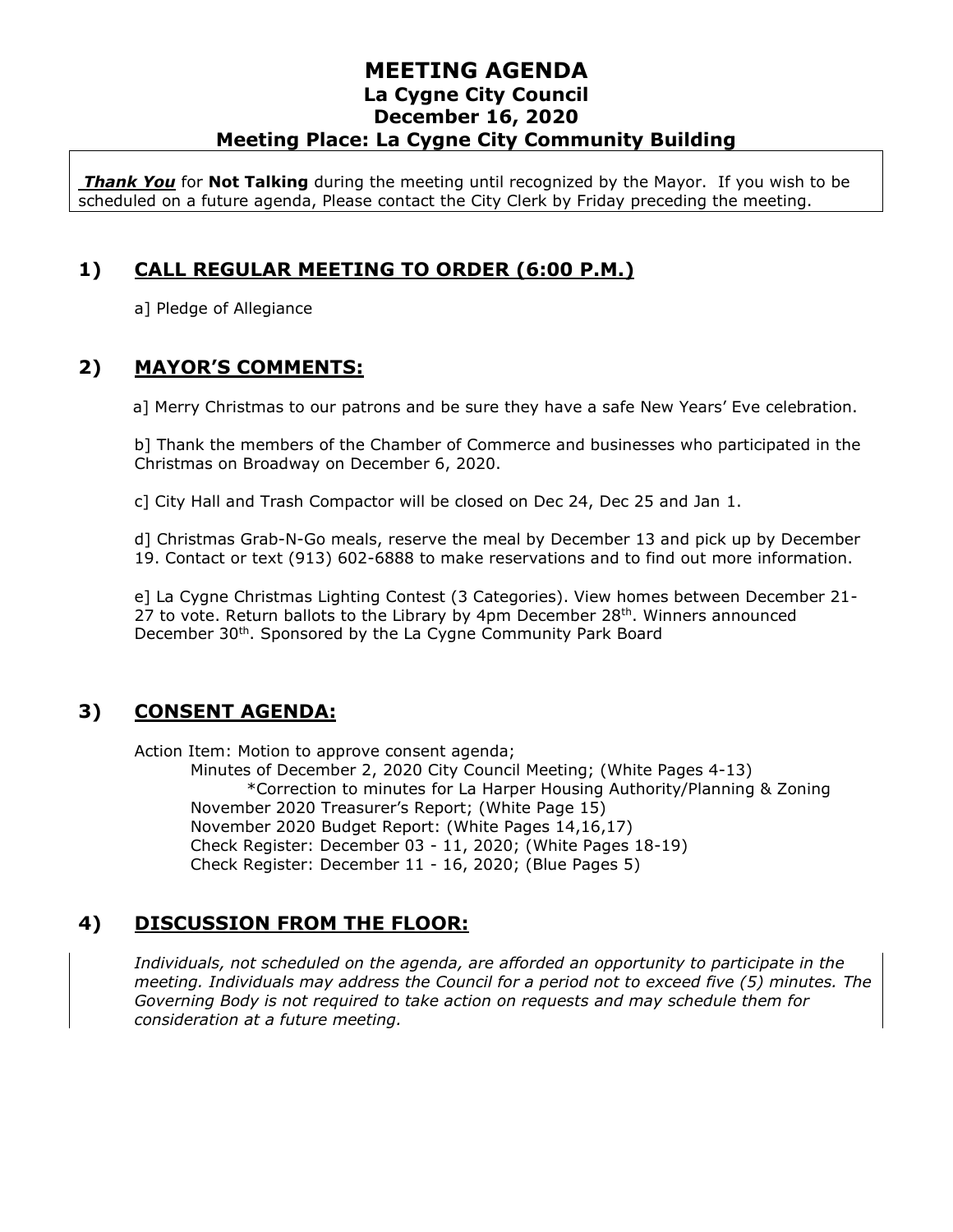# **5) SPECIAL PROJECTS:**

Water Plant Settling Ponds

i. None

#### Sewer Project

- i. Temporary Notes for the Design services from Labette Bank. Kevin Cowan, Gilmore & Bell has put together the documents for the \$460,000 temporary notes. (At the Table)
	- a. Transcript of Proceedings Authorizing the Issuance of \$460,000 General Obligation Temporary Notes Series 2020. Dated December 30, 2020
	- b. Resolution No. \_\_\_\_\_ authorizing and directing the issuance, sale and delivery of general obligation temporary notes, series 2020, of the City of La Cygne, Kansas; Providing for the levy and collection of an annual tax, if necessary, for the purpose of paying the principal of and interest on said notes as they become due; making certain covenants and agreements to provide for the payment and security thereof; and authorizing certain other documents and actions connected therewith.
	- c. Ordinance No. \_\_\_\_ authorizing improvements to the City's sewage collection and disposal works; and providing for the payment of the costs thereof.
	- d. Federal Tax Certificate. Dated as of December 30, 2020

KDOT CCLIP Improvement project

i. None

# **6) REPORTS OF CITY OFFICERS:**

- $\checkmark$  City Attorney Burton Harding
- $\checkmark$  Police Chief & Codes Officer Tina Fenoughty (Blue Page 6)
- $\checkmark$  Public Works Department Dan Nasalroad (At the Table)
- $\checkmark$  Fire Chief Dan Nasalroad (At the Table)
- $\checkmark$  City Clerk Jodi Wade (Blue Pages 7)

# **7) REPORTS OF COUNCIL COMMITTEES:**

- a] Water & Gas---------------------------------------Danny Curtis ------- Logan Smith
- b] Street ---------------------------------------------Jerome Mitzner ------ James Thies
	- $\checkmark$  (Postponed until Fall 2021) RFP for Stormwater Master Planning.
	- $\checkmark$  (In Committee review) Follow up regarding the water pooling on the corner of Broadway and Chestnut street next to the La Cygne Library.

|  | $\checkmark$ (In Committee review) Chapter XI. Public Property, Article 1. Cemetery regulations |
|--|-------------------------------------------------------------------------------------------------|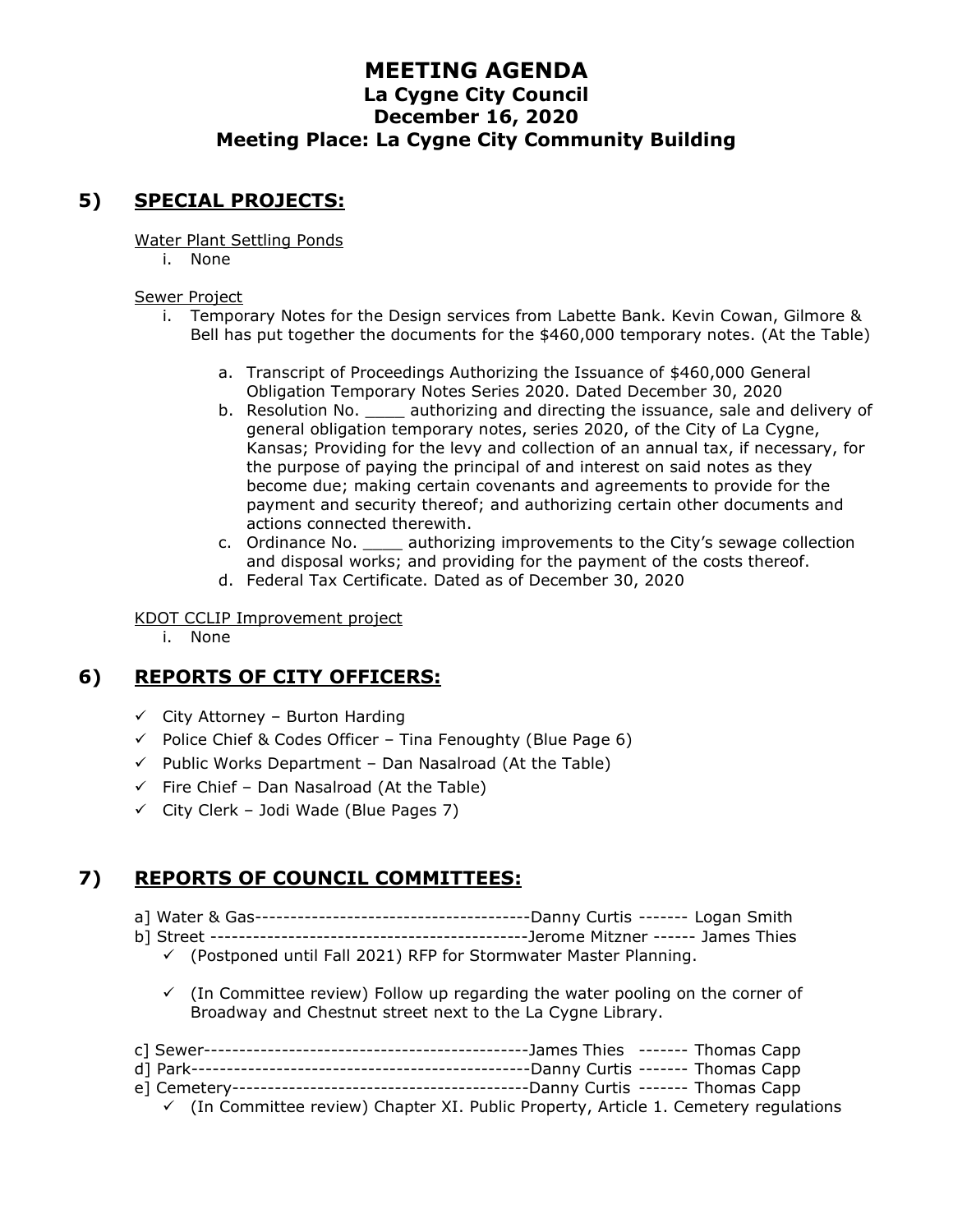#### **7) REPORTS OF COUNCIL COMMITTEES:**

f] Public Safety---------------------------------------Jerome Mitzner------ Logan Smith

- ✓ Animal Control Regulation/Code Draft being revised for January 2021 meeting.
- $\checkmark$  Certified letters for the Public Hearing have been sent to owner and mortgage company for 612 N.  $8<sup>th</sup>$  Street. We received a card back from the mortgage company. Reminder the Public Hearing is set for January 6, 2020 at 6pm.
- g] Community Building------------------------------ Danny Curtis ------- James Thies
- h] Employee Relations & Training-------------------Jerome Mitzner ----- Logan Smith
	- ✓ (Postponed until Spring 2021) Ethics/Public Service Training.

#### **8) SPECIAL COMMITTEE REPORTS:**

- a] Emergency Management None
- b] Swanfest Committee None
- c] La Cygne Community Park Board None
- d] Planning & Zoning Commission None

#### **9) UNFINISHED BUSINESS:**

a] Draft revision of Article 22, Section 22-3. Draft Definitions. Draft Application for City Street Access. Draft City Street Access Permit (White Pages 20-29)

#### **10) NEW BUSINESS:**

a] Ordinance No. \_\_\_\_\_ amending Chapter VIII, Article 1, of the code of the City of La Cygne. KS, by amending section 8-102(a) same practice and procedure; 8-103 Setting the date & time to transact the business of the Municipal Court; 8-111(a) amending the court costs; and adding section 8-102(b) Uniform Public Offense Code, 8-102(c) Standard Traffic Ordinance, and 8-111(d) Court costs. (Blue Pages )

*Action Needed: Motion to approve Ordinance*

b] Authority to Transfer Excess General Funds (White Page 30) *Action Needed: Motion to Authorize Transfer*

 c] Council review for consideration to write-off past outstanding (Bad) debt. (White Page 31) *Action needed: Motion to write-off bad debt*

d] Purchase Order No 2020-4 in the amount of \$8378.78 to rebuild a Flygt 15hp Submersible pump model 3153.090.6379, Serial #:3153.090-0530017 for the Lift Station. (White Pages 32-33)

e] Purchase Order No. 2020-5 in the amount of \$12,413 to purchase a new Ebara 15hp pump model 150DLFMU6114 235/135V, 3-ph pump for the Lift Station. (White Pages 34-35)

f] La Cygne Municipal Court Judge: vacant seat

g] Mobile Home Licenses -